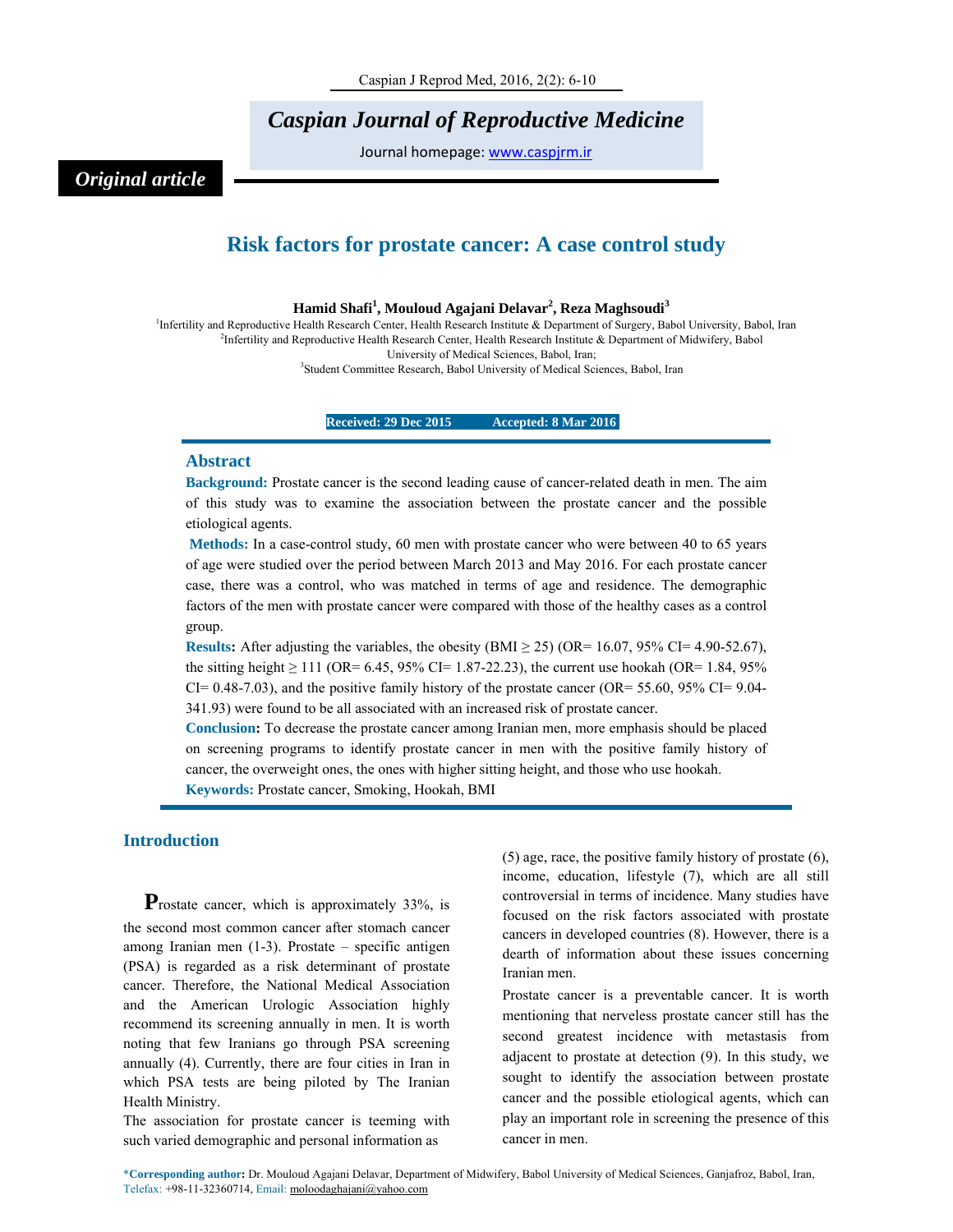## **Table 1.** Characteristics of cases and controls

|                                      |                                                                                    | Case $(n=60)$ | Control $(n=60)$ | P-value |
|--------------------------------------|------------------------------------------------------------------------------------|---------------|------------------|---------|
|                                      |                                                                                    | N(%)          | N(%)             |         |
| Age (years)                          | $<$ 50                                                                             | 7(11.7)       | 15(25.0)         | 0.165   |
|                                      | 50-60                                                                              | 26(43.3)      | 33(38.3)         |         |
|                                      | $>60$                                                                              | 37(45.0)      | 22(26.7)         |         |
| Marital status                       | Never married                                                                      | 3(5.0)        | 4(6.7)           | 0.697   |
|                                      | Married/separated                                                                  | 57(95.0)      | 56(92.3)         |         |
| <b>Educational level</b>             | <middle school<="" td=""><td>38(63.3)</td><td>35(58.3)</td><td>0.758</td></middle> | 38(63.3)      | 35(58.3)         | 0.758   |
|                                      | High school                                                                        | 5(8.3)        | 7(11.7)          |         |
|                                      | $>$ College                                                                        | 17(28.3)      | 18(30)           |         |
| Residence status,                    | Urban                                                                              | 34(56.7)      | 38(63.3)         | 0.456   |
|                                      | Rural                                                                              | 26(43.3)      | 22(26.7)         |         |
| Occupation                           | Non manual                                                                         | 32(53.3)      | 35(58.3)         | 0.581   |
|                                      | Manual                                                                             | 28(46.7)      | 25(41.7)         |         |
| Income tertile                       | High                                                                               | 16(26.7)      | 33(55.0)         | 0.002   |
|                                      | low/ middle                                                                        | 44(73.3)      | 27(45.0)         |         |
| BMI * $(kg/m2)$                      | <25                                                                                | 12(20.0)      | 43(71.7)         | 0.0001  |
|                                      | $\geq$ 25                                                                          | 48(80.0)      | 17(28.3)         |         |
| Height (cm)                          | <172                                                                               | 26(43.3)      | 27(45.0)         | 0.854   |
|                                      | $\geq$ 172                                                                         | 34(56.7)      | 33(55.0)         |         |
| Sitting height (cm)                  | <111<br>$\geq$ 111                                                                 | 17(28.3)      | 35(58.3)         | 0.001   |
| Chronic disease**                    | Yes                                                                                | 43(71.7)      | 25(41.7)         |         |
|                                      |                                                                                    | 11(18.2)      | 15(25)           | 0.375   |
|                                      | N <sub>o</sub>                                                                     | 49(81.7)      | 45(75)           |         |
| Cigarette smoking                    | no                                                                                 | 27(45.0)      | 42(70.0)         | 0.067   |
|                                      | Positive history***                                                                | 12(20.0)      | 7(11.7)          |         |
|                                      | Current                                                                            | 21(35.0)      | 11(18.3)         |         |
| Use hookah                           | no                                                                                 | 39(65.0)      | 47(78.3)         | 0.005   |
|                                      | Positive history                                                                   | 4(6.7)        | 9(1.5)           |         |
|                                      | current                                                                            | 17(28.3)      | 4(6.7)           |         |
| Alcohol consumption                  | no                                                                                 | 37(61.7)      | 50(83.3)         | 0.008   |
|                                      | Yes                                                                                | 23(38.3)      | 10(16.7)         |         |
| History of alcohol                   | never                                                                              | 37(61.7)      | 5(83.3)          | 0.172   |
| consumption (years)                  | < 5                                                                                | 10(16.7)      | 5(8.3)           |         |
|                                      | $\geq$ 5                                                                           | 13(21.7)      | 5(8.3)           |         |
| Family history of prostste<br>cancer | N <sub>0</sub>                                                                     | 19(31.7)      | 56(93.3)         | 0.0001  |
|                                      | Yes                                                                                | 41(68.3)      | 4(6.7)           |         |

\* BMI: body mass index; \*\*Dyslipidemia, hypertension, cerebral vascular accident, cardiovascular disease, diabetes, thyroid disease, liver disease; \*\*\* Positive history: smoking at least 100 cigarettes during their lifestyle

## **Materials and Methods**

This study was approved by the ethic committee of Babol University of Medical Sciences. We evaluated all men, who were between 40 to 65 years of age, based on the diagnosis of prostate cancer confirmed by the prostate biopsy center of Shahid Beheshti hospital in Babol over the period between March 2013 and April 2016. A total number of 68 medical records were evaluated out of which eight men were ill or declined.

Finally, a total number of 60 cases were interviewed and agreed to complete the questionnaires. All the participants were given a written informed consent for the use of data for this study. The inclusion criteria were: individuals with the confirmed diagnosis of prostate cancer based on the pathology results, and those who were not suspected to have the prostate metastases of different tumors.

Reprod Med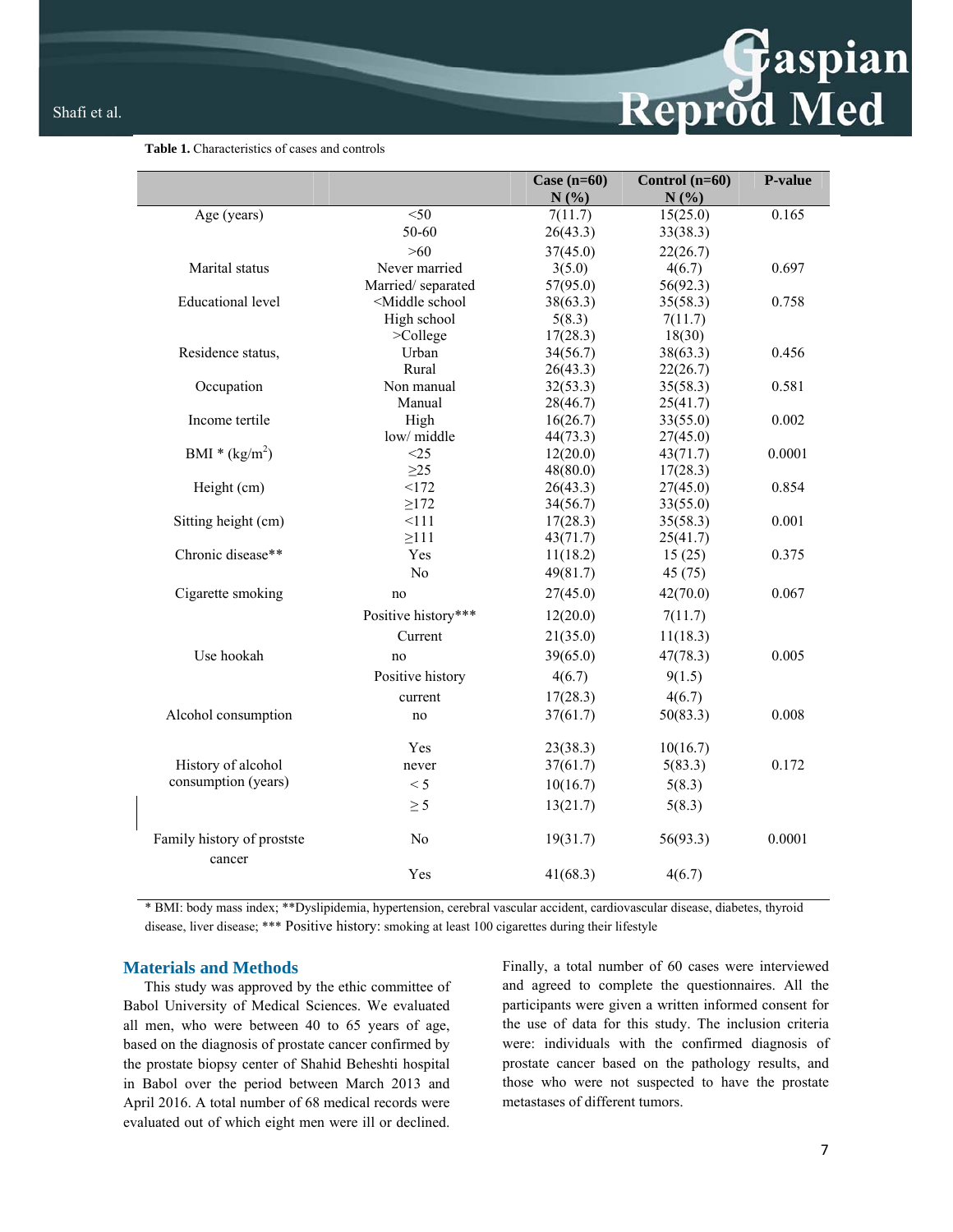# **Example 18**<br>Reprod Med

Table 2. Adjusted odds ratio (OR) for prostate cancer<sup>\*</sup> according to risk factors

|                                           |                  | <b>Odds</b> ratio | 95% Confidence interval | <b>P-value</b> |
|-------------------------------------------|------------------|-------------------|-------------------------|----------------|
| BMI ** $(kg/m^2)$                         | $\leq$ 25        | 1.00              |                         |                |
|                                           | $\geq$ 25        | 16.07             | 4.90-52.67              | 0.0001         |
| Income tertile                            | low/ middle      | 1.00              |                         |                |
|                                           | High             | 0.56              | $0.18 - 1.78$           | 0.327          |
| Sitting height (cm)                       | <111             | 1.00              |                         |                |
|                                           | $\geq$ 111       | 6.45              | 1.87-22.23              | 0.003          |
| Cigarette smoking                         | no               | 1.00              |                         |                |
| Use hookah                                | Positive history | 1.51              | $0.27 - 8.46$           | 0.642          |
|                                           | Current          | 1.84              | $0.48 - 7.3$            | 0.372          |
|                                           | no               | 1.00              |                         |                |
|                                           | Positive history | 0.19              | $0.02 - 1.50$           | 0.116          |
|                                           | current          | 4.38              | $1.00 - 19.1$           | 0.05           |
| History of alcohol<br>consumption (years) | never            | 1.00              |                         |                |
|                                           | $\leq 5$         | 2.29              | $0.25 - 20.59$          | 0.459          |
|                                           | $\geq$ 5         | 1.08              | 0.19-5.98               | 0.39           |
| Family history of prostste<br>cancer      | N <sub>0</sub>   | 1.00              |                         |                |
|                                           | Yes              | 55.60             | 9.04-341.93             | 0.0001         |

\*Potential confounders used in each characteristics were other characteristics

\*\* BMI: body mass index

For each prostate center case, there was a control case, who was matched in age. The control cases were randomly selected out of the men, 40 - 65 years of age, who referred to Shahid Beheshti hospital and had no evidence of prostate cancer. All the participants in the control group were also given written informed consent forms. PSA screening and rectal examinations were performed on all men who agreed to be control cases. None of the cases in the control group had prostate cancer, infection of urinary tract, or history of prostate disease or surgery. The control group included men with a PSA below 2.0 ng/mL. Then, a structured questionnaire including socio-demographic factors, the family history of prostate cancer, health and lifestyle variables (alcohol intake and smoking) was administered to the participants. The height, the waist circumference, and the sitting height were also measured.

The cases were between 40-65 years of age when they were confirmed to have prostate cancer, and the age of men in the control group was their age at the interview time. The weight of men was their weight when they were confirmed to have prostate cancer, and the weight of men in the control group was their weight at interview time. Height was measured to the nearest 1 cm, without shoes, with a tape measure.

The lifestyle questionnaire sought information on alcohol intake and smoking. The smoking history had categories like: never (those who had never been smoking), past smokers (those who smoked at least 100 cigarettes during their life), and currently non smokers.

Menn with a history of dyslipidemia, hypertension, cerebral vascular accident, cardiovascular disease, diabetes, thyroid disease, or liver disease was diagnosed as chronic disease.

## **Statistical analysis**

The descriptive analyses including the frequencies, ranges, and the percentages of variables were conducted for each variable in each group. The characteristics of men with and without prostate cancer were compared using  $\chi$ 2 statistics. To assess the associations between the prostate cancer and the risk factors, bivariate conditional logistic regression analyses at P=0.2 were used. The potentially important risk factors were tested with stepwise multivariate conditional logistic regression analysis. The odds ratios (ORs) were estimated by univariate and multivariate models through the maximum likelihood and the corresponding 95% confidence intervals (CIs). All statistical analyses were performed using Statistical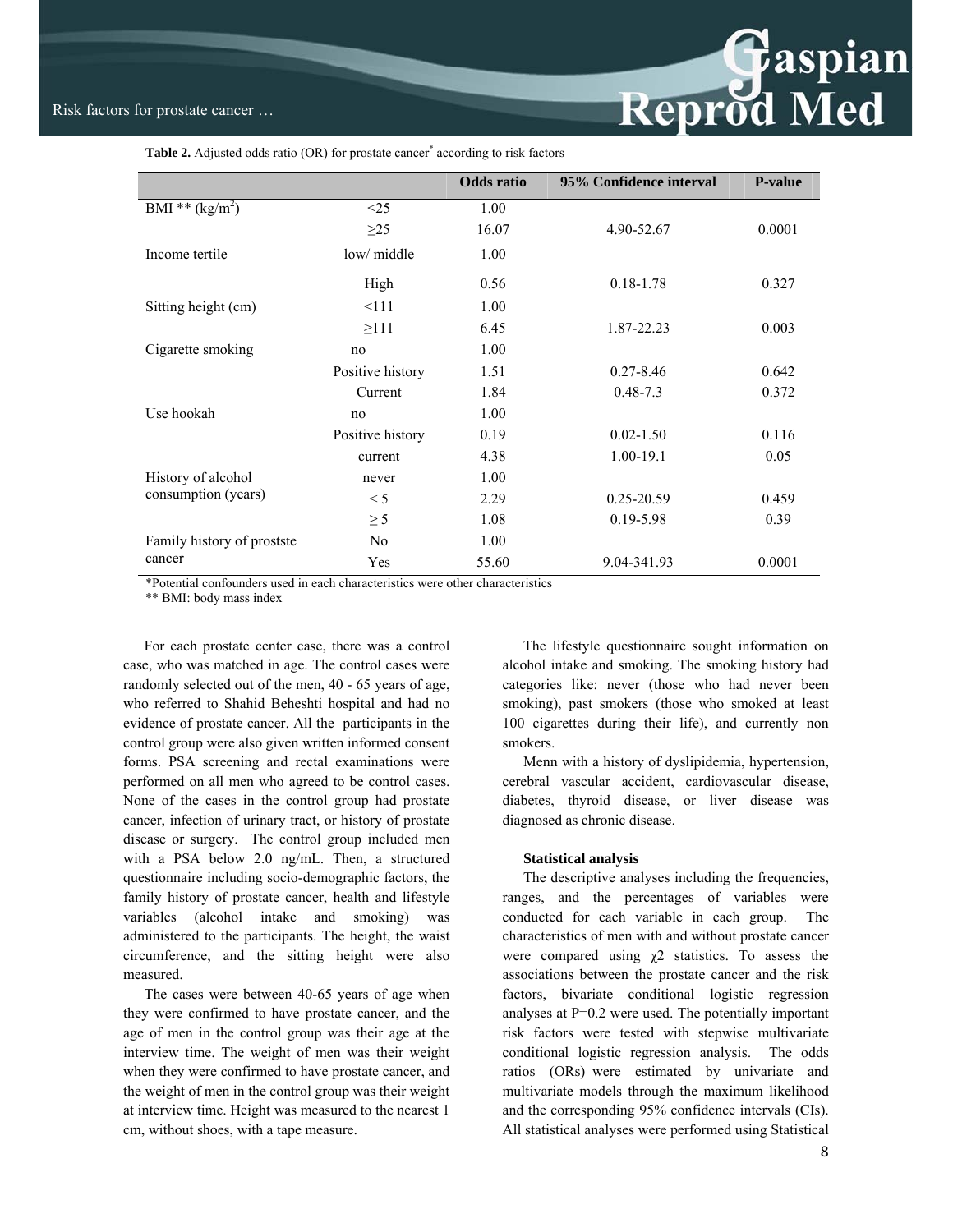

Package for Social Sciences (SPSS) version 16.0, and the P <0.05 was considered statistically significant.

## **Results**

The means for the age of the participants in the case and the control group were  $58.5 \pm 6.3$  and  $56.4 \pm 2.6$ , respectively. The characteristics of the subjects in both groups are summarized in Table 1. There was a higher proportion of economy (P=0.002), the positive family history of prostate cancer  $(P=0.0001)$ , the body mass index  $\geq$ 25 Kg/m<sup>2</sup>(p=0.0001), the sitting height  $\geq$ 111 cm (0.001), current smoking (0.067), current hookah (0.005), and alcohol consumption (0.008), in the case group as compared with those of the control group. There was no significant difference between the percentages of subjects in the case group and those of the control group in terms of marriage status, age, education level, residence (urban/rural area), job, height, the history of alcohol consumption for < 5 years, and the history of chronic disease .

Table 2 demonstrates the odd ratios (ORs) of prostate cancer risk factors using univariate and multiple logistic regression models with the likelihood of 95% CI in men suffering from prostate cancer and those in the control group. After adjusting the variables, the obesity (body mass index  $\geq$ 25) (OR 16.07, 95% CI 4.90-52.67), the sitting height  $\geq 111$ (OR 6.45, 95% CI 1.87-22.23), current hookah (OR 1.84, 95% CI 0.48-7.03), and the positive family history of prostate cancer (OR 55.60, 95% CI 9.04- 341.93) were found to be associated with an increased risk of prostate cancer.

## **Discussion**

The present study detected evidence for a strong association between body mass index  $\geq$  25 and prostate cancer. In our study, men with body mass index  $\geq 25$ showed a positive association. This result seems to be consistent with that of Bostwick et al. , which found a strong association between prostate cancer and body mass index (6). Another obvious finding emerging from the analyses is that 43 % of the men with the sitting height of  $\geq$  111 cm suffered from prostate cancer and 25% did not. This finding supports the result of the previous study by Zuccolo et al. that found an increased risk of prostate cancer, which was associated with the sitting height (10). Moreover, Zuccolo et al's study also detected that height and leg were associated with an increased risk of advanced prostate cancer. After adjusting the confounding

variables, we found a lack of evidence for the association between prostate cancer and height. This difference could be attributed to the limited sample size.

In addition, the present study detected a potent association between a positive family history and prostate cancer. This result is in line with the Chan et al. who reported an association between the positive family history and prostate cancer (11).

 Dai et al. demonstrated that the increased androgen hormones in smokers could diminish the risk more than the case of nonsmokers (12). In addition, a metaanalysis showed a significant association between smoking and prostate cancer (13) . However, one study (14), similar to ours did not find smoking as a risk factor for prostate cancer after adjusting the confounding variables.

 The relationship between alcohol consumption and prostate cancer is still unknown. Although some studies have shown a significant association between alcohol drinking and prostate cancer (15, 16), others did not report a significant relationship between alcohol consumption and prostate cancer (17, 18). Accordingly, it is difficult to justify this result, but this could be attributed to the culture of people and the ban on the use of cigarettes and alcohol in Iran.

One of the limitations of our study was the use of case control design to determine the risk factors for prostate cancer. Future studies are expected to use longitudinal data, which can provide stronger evidence for the relationships. However, the appropriacy of casecontrol data can represent at least a valuable association. This study failed to analyze all the risk factors associated with prostate cancer such as diet, the screening program, and the knowledge of the participants. A large well-designed, multi-center cohort is needed to identify all the socio-demographic factors of prostate cancer in Iran.

In conclusion, this study identified the associations between prostate cancer and the risk factors including the obesity, the sitting height, smoking, alcohol consumption, and the positive family history of prostate cancer compared with those of the healthy participants. Finally, to decrease the prostate cancer among Iranian men, more emphasis should be put on screening programs to identify prostate cancer in men. There is also an urgent need for practical education to raise men's knowledge about the potential risk factors of prostate cancer.